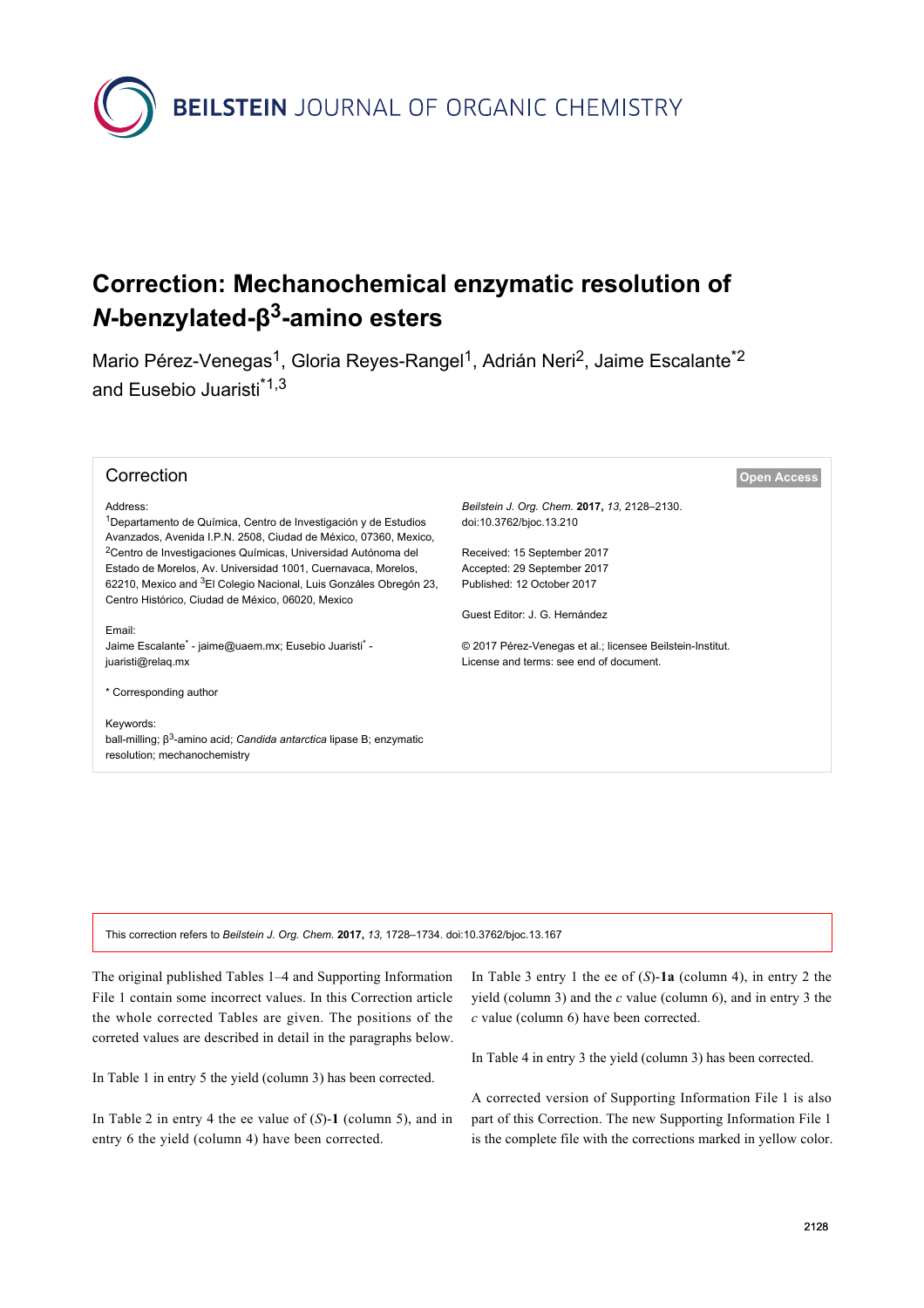<span id="page-1-0"></span>

|                    |                           | Table 1: Search of the best parameters in the enzymatic enantioselective hydrolysis of rac-1a under ball milling. |                             |                                                        |                              |             |      |
|--------------------|---------------------------|-------------------------------------------------------------------------------------------------------------------|-----------------------------|--------------------------------------------------------|------------------------------|-------------|------|
|                    | $Bn_{\sim}$ NH            | $\Omega$<br>H <sub>2</sub> O<br>CALB, LAG<br>OMe<br><b>HSBM</b><br>$rac{-1}{a}$                                   | $\mathsf{Bn}_{\searrow}$ NH | Bn <sub>`NH</sub><br>O<br>$\ddot{}$<br>ЮH<br>$(R)$ -2a | $\Omega$<br>OMe<br>$(S)$ -1a |             |      |
| entry <sup>a</sup> | LAG additive <sup>b</sup> | yield $(\%)^c$ (S)-1a/(R)-2a                                                                                      | time(h)                     | ee (S)-1a $(\%)^d$                                     | ee $(R)$ -2a $(\%)^d$        | $c^{e}$ (%) | Ęf   |
| 19                 | 2M2B                      | 51/49                                                                                                             | 0.5                         | 99                                                     | 80                           | 55          | 46   |
| $\overline{2}$     | 2M2B                      | 70/30                                                                                                             | 0.5                         | 89                                                     | 77                           | 54          | 23   |
| 3                  | 2M2B                      | 51/49                                                                                                             | 1                           | 99                                                     | 95                           | 51          | >200 |
| 4                  | AcOEt                     | 86/13                                                                                                             |                             | 69                                                     | 95                           | 42          | 81   |
| 5                  | <b>IPA</b>                | 80/20                                                                                                             |                             | 48                                                     | 95                           | 34          | 63   |
| 6                  | CH <sub>3</sub> CN        | 65/29                                                                                                             |                             | 65                                                     | 95                           | 41          | 77   |
| 7                  | hexane                    | 40/60                                                                                                             |                             | 97                                                     | 86                           | 53          | 55   |
| 8                  |                           | 58/41                                                                                                             |                             | 95                                                     | 92                           | 51          | 89   |
| 99                 |                           | 58/42                                                                                                             |                             | 93                                                     | 86                           | 52          | 45   |
| 10 <sup>h</sup>    |                           | 68/31                                                                                                             |                             | 74                                                     | 80                           | 48          | 20   |

aReactions were carried out with 0.5 equivalents of water and 15 Hz of frequency. <sup>b</sup>0.2 mL of LAG additive was used. <sup>c</sup>Determined after purification by flash chromatography. dDetermined by HPLC with chiral stationary phase. eCalculated from *c* = ees/(ees + eep).

<sup>f</sup>*E* = ln[1 − *c*(1 + eep)]/ln[1 − *c*(1 − eep)]. <sup>g</sup>25 Hz of frequency was used. h0.25 equivalents of water were used.

<span id="page-1-1"></span>

|                    |                |                            |                                 | <b>Table 2:</b> Substrate scope for the enzymatic resolution of N-benzylated- $\beta^3$ -amino esters. |                                         |                                                       |                        |                       |       |                                        |
|--------------------|----------------|----------------------------|---------------------------------|--------------------------------------------------------------------------------------------------------|-----------------------------------------|-------------------------------------------------------|------------------------|-----------------------|-------|----------------------------------------|
|                    |                | Bn <sub>NH</sub><br>$R^2$  | Ω<br>OMe<br>rac-1               | H <sub>2</sub> O<br>CALB<br>HSBM, 15 Hz, 1 h<br>2M2B                                                   | Bn <sub>`NH</sub><br>R                  | O<br>ЮH<br>$(R) - 2$                                  | Bn <sub>`NH</sub><br>R | Ω<br>OMe<br>$(S) - 1$ |       |                                        |
| entry <sup>a</sup> | rac            | R.                         | yield $(\%)^b$<br>$(S)-1/(R)-2$ | $ee^C(S)-1(\%)$                                                                                        | $\left[\alpha\right]_D^{25^{\text{d}}}$ | ee <sup>c</sup> ( <i>R</i> )-2(%) $[\alpha]_D^{25^e}$ |                        | $c^{f}$ (%)           | $E^9$ | absolute<br>configuration <sup>h</sup> |
| 1                  | 1b             | $CH3$ -(CH <sub>2</sub> )- | 51/49                           | 91                                                                                                     | 4.5                                     | 97                                                    | $-36.5$                | 48                    | >200  | $\mathcal{R}$                          |
| $\overline{2}$     | 1c             | $CH_3$ - $(CH_2)_2$ -      | 53/43                           | 84                                                                                                     | 2.1                                     | 98                                                    | $-45.2$                | 46                    | >200  | $\mathcal{R}$                          |
| 3                  | 1d             | $CH_3$ - $(CH_2)_3$ -      | 68/29                           | 23                                                                                                     | 2.0                                     | 94                                                    | $-35.3$                | 20                    | 40    | $\mathcal{R}$                          |
| 4                  | 1e             | $CH_3$ - $(CH_2)_4$ -      | 74/24                           | 16                                                                                                     | 0.2                                     | 94                                                    | $-40.0$                | 15                    | 38    | $\mathcal{R}$                          |
| 5                  | 1f             | $CH_3$ - $(CH_2)_{5}$ -    | 79/18                           | 13                                                                                                     | 0.8                                     | 91                                                    | $-39.7$                | 13                    | 24    | $\mathcal{R}$                          |
| $6^{\mathrm{i}}$   | 1 <sub>g</sub> | Ph                         | 90/10                           | 18                                                                                                     | 3.4                                     | 83                                                    | $-35.0$                | 18                    | 13    | S                                      |
| $7^{i}$            | 1h             | 4-MeO-Ph                   | 89/10                           | 1                                                                                                      | $-0.5$                                  | 80                                                    | $-31.7$                | 1                     | 9     | S                                      |
| 8                  | 1i             | t-Bu                       | 89/4                            | 4                                                                                                      | $-0.6$                                  | 94                                                    | 12.8                   | 4                     | 34    | S                                      |

aReactions were carried out with 0.5 equivalents of water and 0.2 mL of 2M2B at 15 Hz during 1 h. <sup>b</sup>Determined after purification by flash chromatography. cDetermined by HPLC with chiral stationary phase. d *c* = 0.33 in CH3Cl. e*c* = 0.33 in MeOH. fCalculated from *c* = ees/(ees + eep). g<sub>E</sub> = ln[1 − *c*(1 + ee<sub>p</sub>)]/ln[1 − *c*(1 − ee<sub>p</sub>)]. <sup>h</sup>Assigned by chemical correlation and by HPLC with chiral stationary phase. <sup>i</sup>0.75 equivalents of water were used.